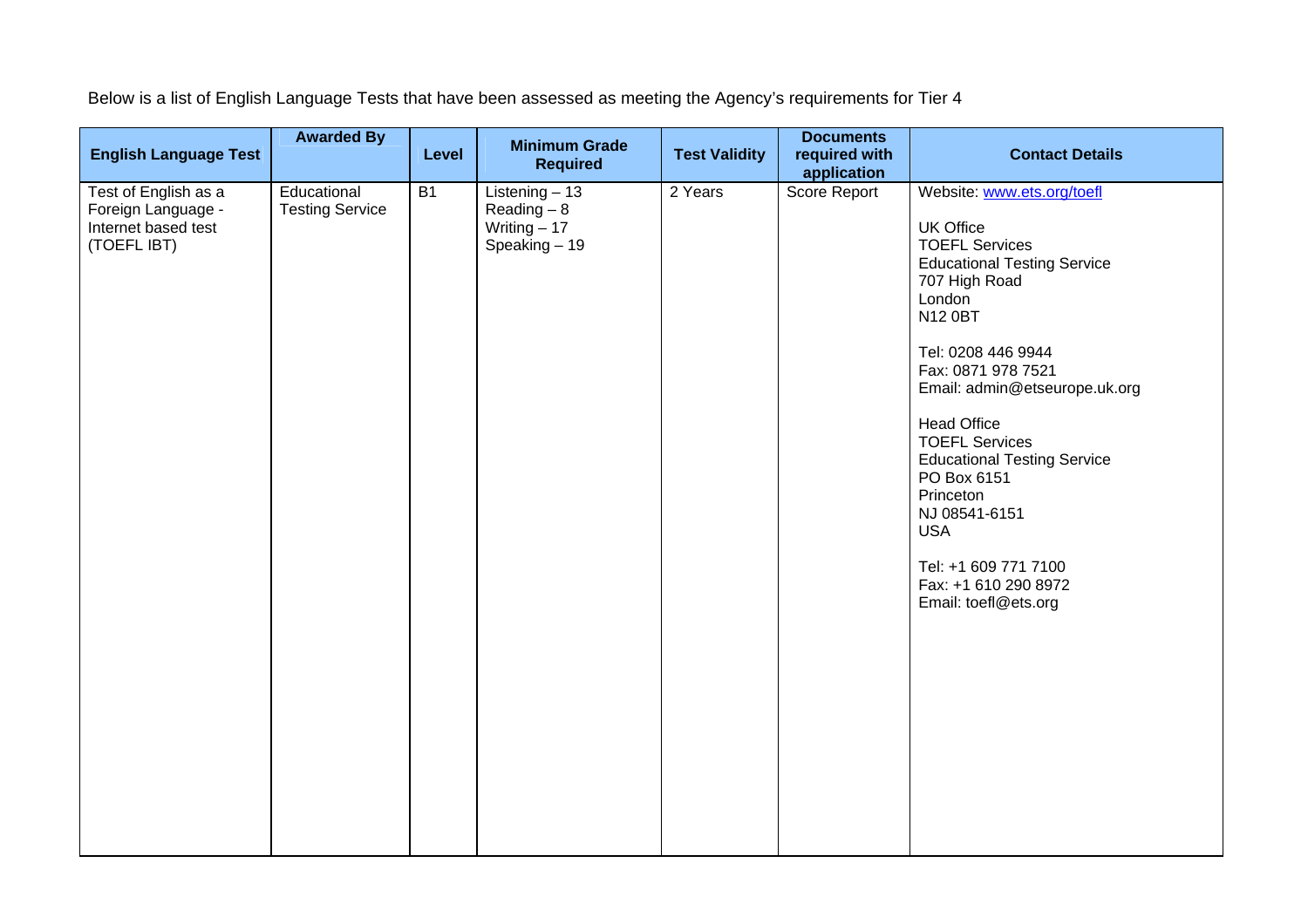| <b>English Language Test</b>                          | <b>Awarded By</b> | Level     | <b>Minimum Grade</b><br><b>Required</b>                             | <b>Test Validity</b> | <b>Documents</b><br>required with<br>application | <b>Contact Details</b>                                                                            |
|-------------------------------------------------------|-------------------|-----------|---------------------------------------------------------------------|----------------------|--------------------------------------------------|---------------------------------------------------------------------------------------------------|
| Pearson Test of English<br>Academic (PTE<br>Academic) | Pearson           | <b>B1</b> | Listening $-43$<br>Reading $-43$<br>Writing $-43$<br>Speaking $-43$ | 2 Years              | On-line printout<br>of Score Report              | Register and book online:<br>www.pearsonpte.com/testme<br>East Asia, South Asia, South East Asia. |
|                                                       |                   |           |                                                                     |                      |                                                  | Australia and New Zealand<br>Email: pte-                                                          |
|                                                       |                   |           |                                                                     |                      |                                                  | acustomersupportapac@pearson.com<br>Telephone (Toll): +603-8314-9652                              |
|                                                       |                   |           |                                                                     |                      |                                                  | Europe, Middle East and Africa                                                                    |
|                                                       |                   |           |                                                                     |                      |                                                  | Email: pte-<br>acustomersupportemea@pearson.com                                                   |
|                                                       |                   |           |                                                                     |                      |                                                  | Telephone (Toll): +44 (0) 161-855-7431<br>North and South America                                 |
|                                                       |                   |           |                                                                     |                      |                                                  | Email: pte-<br>acustomersupportamericas@pearson.com                                               |
|                                                       |                   |           |                                                                     |                      |                                                  | Telephone: United States / Canada 1-800-<br>901-0229 Other countries<br>(Toll) +1-952-681-3872    |
|                                                       |                   |           |                                                                     |                      |                                                  | Course providers please contact head<br>office:<br>Head Office:                                   |
|                                                       |                   |           |                                                                     |                      |                                                  | Pearson Language Tests<br>80 Strand<br>London                                                     |
|                                                       |                   |           |                                                                     |                      |                                                  | WC2R 0RL<br>Telephone: +44 (0) 845 543 0243<br>Email: pltsupport@pearson.com                      |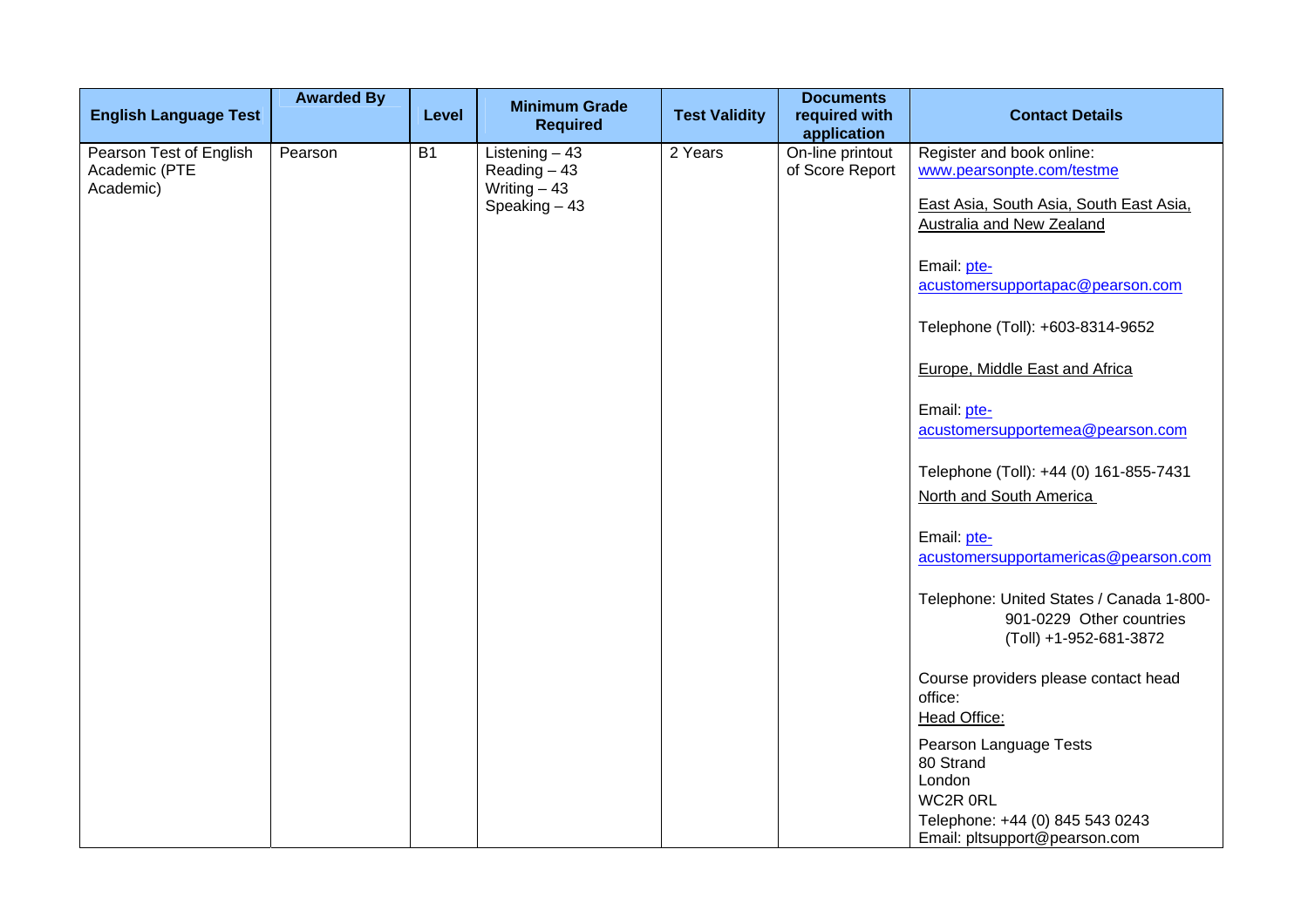| <b>English Language Test</b>                                                                            | <b>Awarded By</b>                               | Level     | <b>Minimum Grade</b><br><b>Required</b>                                 | <b>Test Validity</b> | <b>Documents</b><br>required with<br>application | <b>Contact Details</b>                                                                                                                                                                                                                                                                                                                                                                                                                                                                                                                                                                                                                                                                                                                                                                              |
|---------------------------------------------------------------------------------------------------------|-------------------------------------------------|-----------|-------------------------------------------------------------------------|----------------------|--------------------------------------------------|-----------------------------------------------------------------------------------------------------------------------------------------------------------------------------------------------------------------------------------------------------------------------------------------------------------------------------------------------------------------------------------------------------------------------------------------------------------------------------------------------------------------------------------------------------------------------------------------------------------------------------------------------------------------------------------------------------------------------------------------------------------------------------------------------------|
| International English<br>Language Testing<br>System (IELTS) -<br>General Training or<br>Academic Module | University of<br>Cambridge ESOL<br>Examinations | <b>B1</b> | Listening $-4.0$<br>Reading $-4.0$<br>Writing $-4.0$<br>Speaking $-4.0$ | 2 years              | <b>Test Report</b><br>Form                       | Website: www.ielts.org<br><b>General Enquiries</b><br><b>British Council</b><br><b>Bridgewater House</b><br>58 Whitworth Street<br>Manchester, M1 6BB<br>United Kingdom<br>Tel: +44 161 957 7755<br>Fax: +44 161 957 7762<br>Email: ielts@britishcouncil.org<br>Website: www.britishcouncil.org<br><b>General Enquiries</b><br><b>IDP Education Australia</b><br>Level 8, 535 Bourke Street<br>Melbourne VIC 3000<br>Australia<br>Tel: +61 3 9612 4400<br>Fax: +61 3 9614 0578<br>Email: info@idp.com<br>Website: www.idp.com<br><b>General Enquiries</b><br>University of Cambridge<br><b>ESOL Examinations</b><br>1 Hills Road<br>Cambridge, CB1 2EU<br>United Kingdom<br>Tel: +44 1223 553355<br>Fax: +44 1223 460278<br>Email: <i>ielts@cambridgeesol.org</i><br>Website: www.cambridgeesol.org |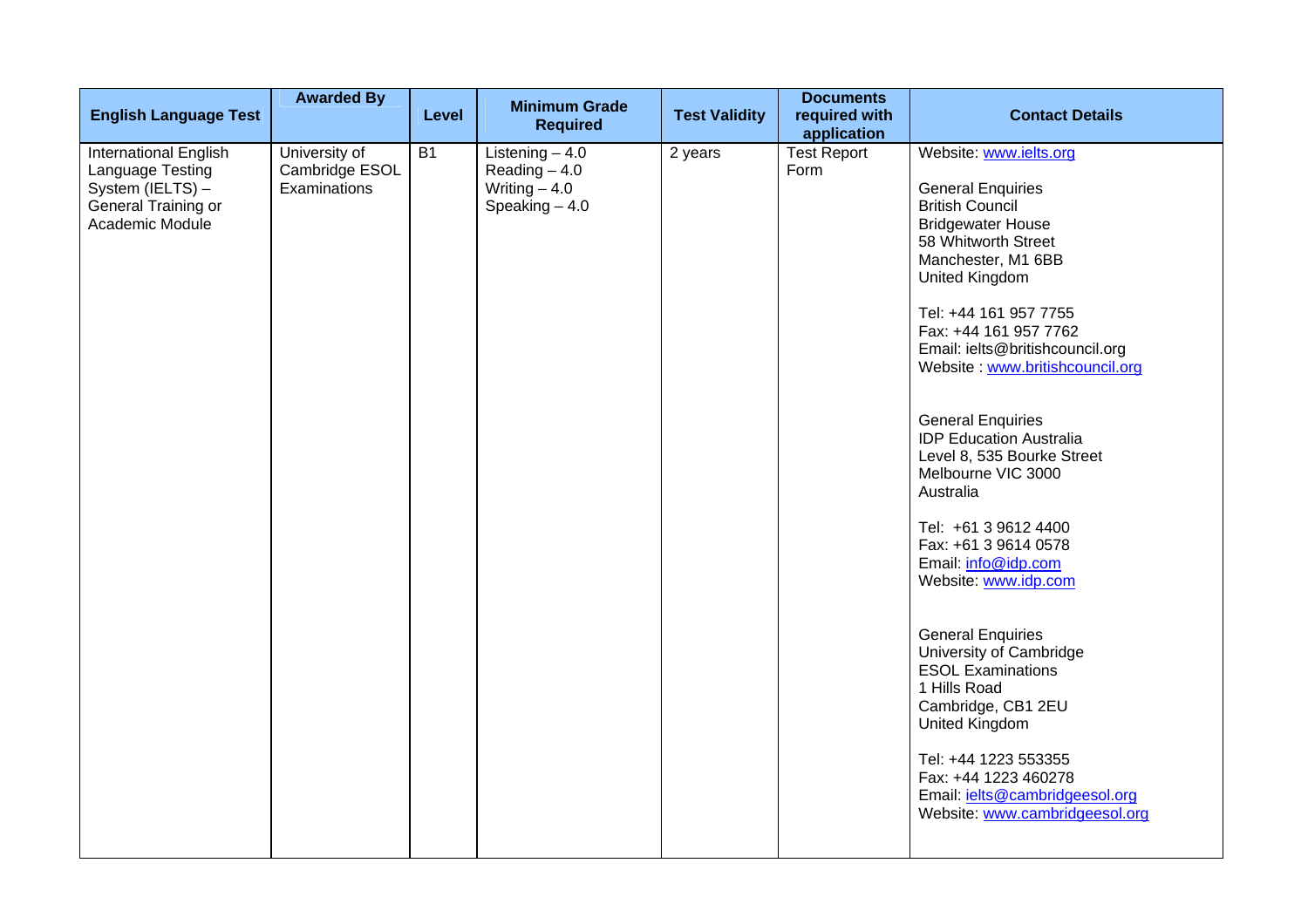| <b>English Language Test</b>                                       | <b>Awarded By</b>                               | Level          | <b>Minimum Grade</b><br><b>Required</b>                                                                                                                  | <b>Test Validity</b> | <b>Documents</b><br>required with<br>application  | <b>Contact Details</b>                                                                                                                                                                                                                                                                                                               |
|--------------------------------------------------------------------|-------------------------------------------------|----------------|----------------------------------------------------------------------------------------------------------------------------------------------------------|----------------------|---------------------------------------------------|--------------------------------------------------------------------------------------------------------------------------------------------------------------------------------------------------------------------------------------------------------------------------------------------------------------------------------------|
| International Legal<br>English Certificate (ILEC)                  | University of<br>Cambridge ESOL<br>Examinations | <b>B2</b>      | On statement of results<br>the graphical profile<br>must show as a<br>minimum<br>Listening - Weak<br>Reading - Weak<br>Writing - Weak<br>Speaking - Weak | No Expiry            | Certificate and<br>Statement of<br><b>Results</b> | Website: www.cambridgeesol.org<br>University of Cambridge ESOL<br>Examinations<br>1 Hills Road<br>Cambridge<br>CB1 2EU<br>Tel: 01223 553997<br>Fax: 01223 553621<br>Email: esolhelpdesk@cambridgeESOL.org<br>Website: www.cambridgeesol.org<br>Helpdesk<br>University of Cambridge ESOL<br>Examinations<br>1 Hills Road<br>Cambridge |
| <b>International Certificate</b><br>in Financial English<br>(ICFE) | University of<br>Cambridge ESOL<br>Examinations | <b>B2</b>      | On statement of results<br>the graphical profile<br>must show as a<br>minimum<br>Listening - Weak<br>Reading - Weak<br>Writing - Weak<br>Speaking - Weak | No Expiry            | Certificate and<br>Statement of<br><b>Results</b> | CB1 2EU<br>Tel: 01223 553997<br>Fax: 01223 553621<br>Email: esolhelpdesk@cambridgeESOL.org                                                                                                                                                                                                                                           |
| <b>Certificate of Proficiency</b><br>in English (CPE)              | University of<br>Cambridge ESOL<br>Examinations | C <sub>2</sub> | On statement of results<br>the graphical profile<br>must show as a<br>minimum<br>Listening - Weak<br>Reading - Weak<br>Writing - Weak<br>Speaking - Weak | No Expiry            | Certificate and<br>Statement of<br><b>Results</b> |                                                                                                                                                                                                                                                                                                                                      |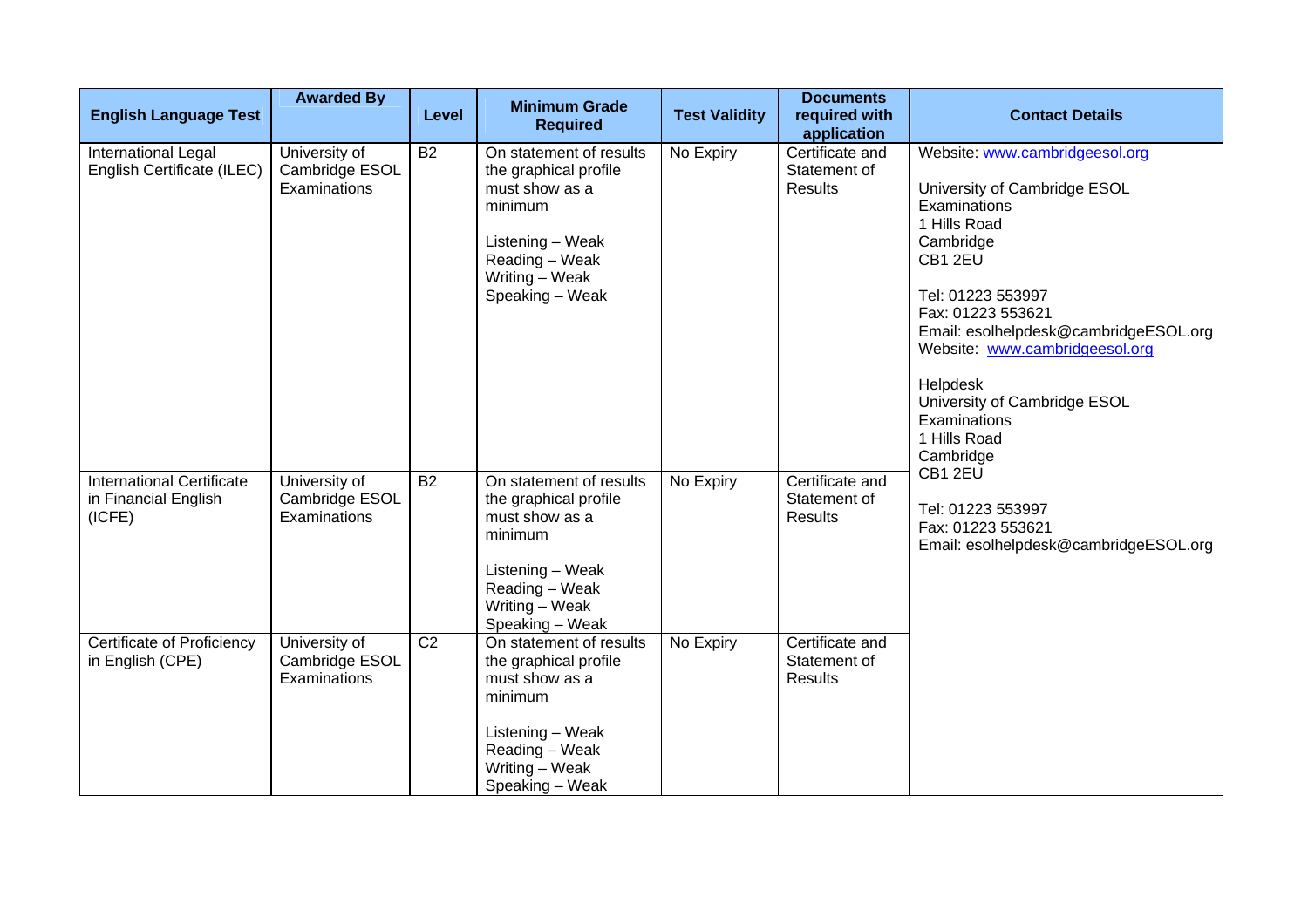| <b>English Language Test</b>                                | <b>Awarded By</b>                               | Level           | <b>Minimum Grade</b><br><b>Required</b>                                                                                                                                          | <b>Test Validity</b> | <b>Documents</b><br>required with                         | <b>Contact Details</b> |
|-------------------------------------------------------------|-------------------------------------------------|-----------------|----------------------------------------------------------------------------------------------------------------------------------------------------------------------------------|----------------------|-----------------------------------------------------------|------------------------|
| Certificate in Advanced<br>English (CAE)                    | University of<br>Cambridge ESOL<br>Examinations | C <sub>1</sub>  | On statement of results<br>the graphical profile<br>must show as a<br>minimum<br>Listening - Weak<br>Reading - Weak<br>Writing – Weak<br>Speaking - Weak                         | No Expiry            | application<br>Certificate and<br>Statement of<br>Results |                        |
| <b>Business English</b><br>Certificate (BEC)<br>Vantage     | University of<br>Cambridge ESOL<br>Examinations | $\overline{B2}$ | On statement of results<br>the graphical profile<br>must show as a<br>minimum<br>Listening - Weak<br>Reading - Weak<br>Writing - Weak<br>Speaking - Weak                         | No Expiry            | Certificate and<br>Statement of<br><b>Results</b>         |                        |
| <b>Business English</b><br>Certificate (BEC) Higher         | University of<br>Cambridge ESOL<br>Examinations | $\overline{C1}$ | On statement of results<br>the graphical profile<br>must show as a<br>minimum<br>Listening - Weak<br>Reading - Weak<br>Writing - Weak<br>Speaking - Weak                         | No Expiry            | Certificate and<br>Statement of<br><b>Results</b>         |                        |
| <b>Business English</b><br>Certificate (BEC)<br>Preliminary | University of<br>Cambridge ESOL<br>Examinations | $\overline{B1}$ | On statement of results<br>the graphical profile<br>must show as a<br>minimum<br>Listening - Borderline<br>Reading - Borderline<br>Writing - Borderline<br>Speaking - Borderline | No Expiry            | Certificate and<br>Statement of<br><b>Results</b>         |                        |